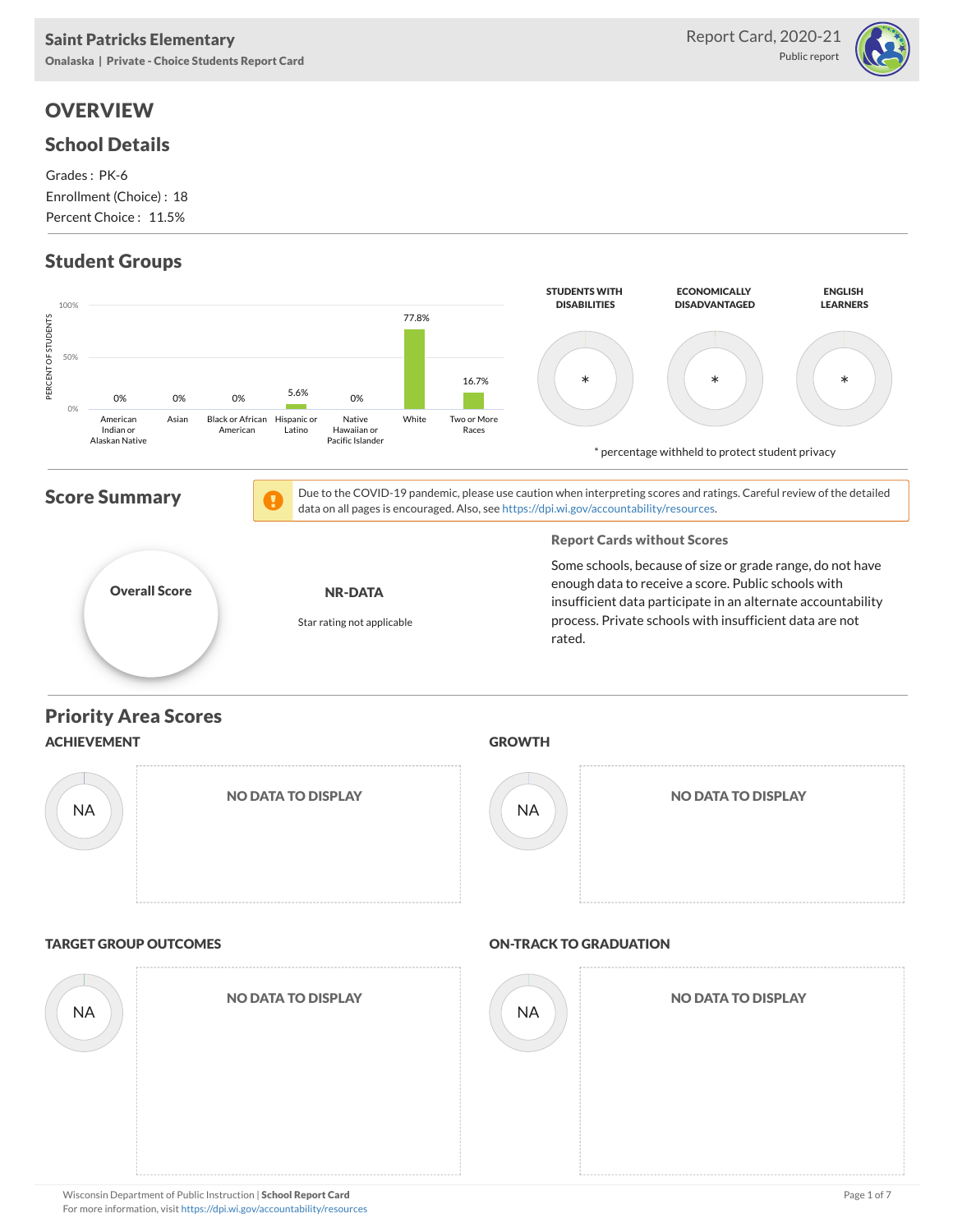

## ACHIEVEMENT

This priority area summarizes how this school's students performed on state assessments using a points-based proficiency system that gives partial credit for Basic test performance and extra credit for Advanced performance. The score is a multi-year average of English language arts and mathematics subscores.

#### Priority Area Score



### Student Group Achievement, 2020-21 (for information only)

Group size is given in parentheses. Groups with fewer than 20 students are not displayed.

#### ENGLISH LANGUAGE ARTS

NO DATA TO DISPLAY

#### **MATHEMATICS**

| <b>NO DATA TO DISPLAY</b> |  |  |
|---------------------------|--|--|
|                           |  |  |
|                           |  |  |
|                           |  |  |
|                           |  |  |

#### Performance Levels by Year

These graphs show school-wide percentages and group sizes of students performing at each level.

NO DATA TO DISPLAY NO DATA TO DISPLAY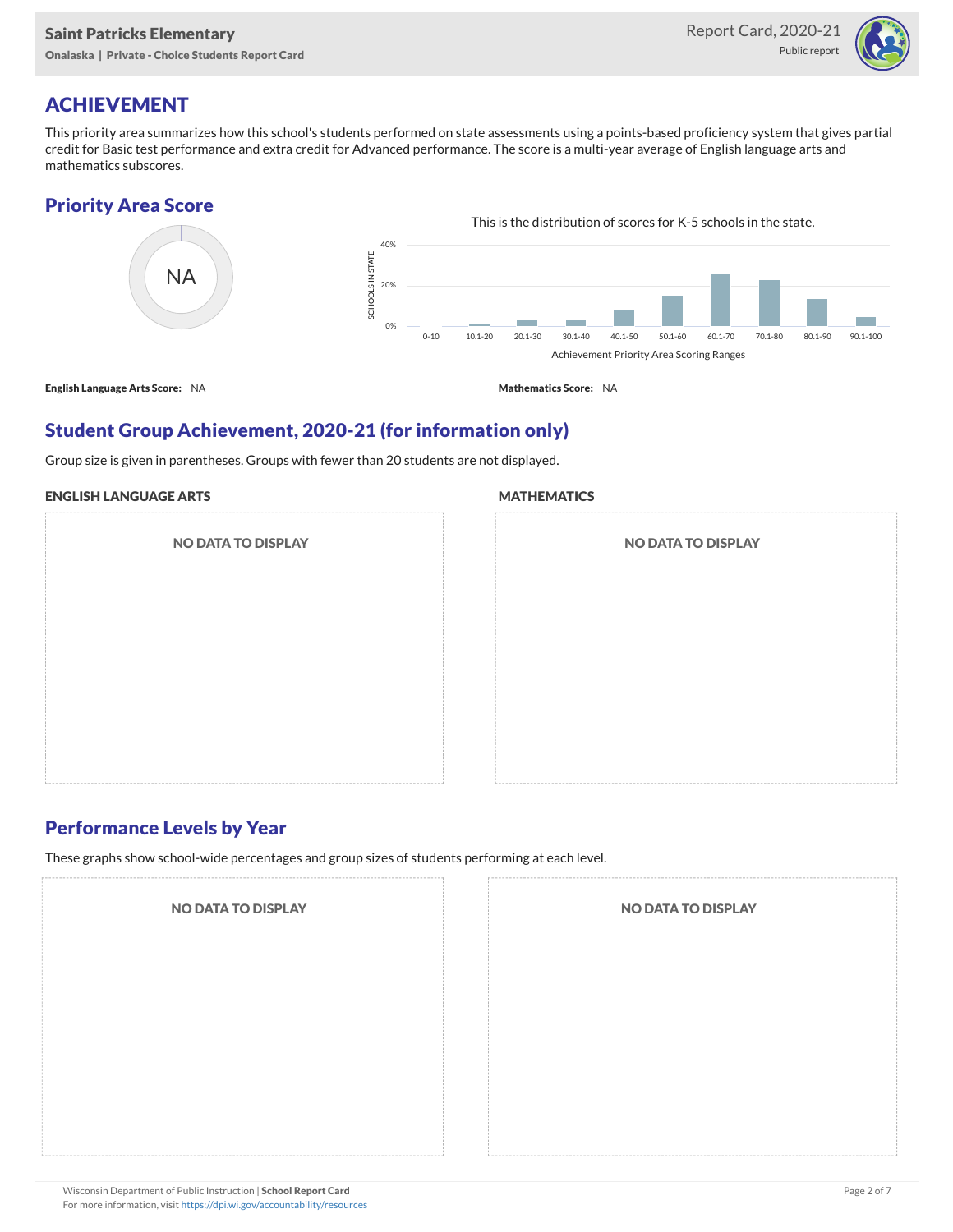

## ACHIEVEMENT - ADDITIONAL INFORMATION

The data on this page is for information only.

## Test Participation Rates, 2020-21

| <b>ENGLISH LANGUAGE ARTS</b> |                             | <b>MATHEMATICS</b> |                             |  |  |  |  |
|------------------------------|-----------------------------|--------------------|-----------------------------|--|--|--|--|
| All students                 | Lowest-participating group: | All students       | Lowest-participating group: |  |  |  |  |
|                              | <b>NA</b>                   |                    | <b>NA</b>                   |  |  |  |  |
| <b>NA</b>                    | <b>NA</b>                   | <b>NA</b>          | <b>NA</b>                   |  |  |  |  |

#### Student Group Performance Levels by Year

Groups with any full academic year students in tested grades are shown.

#### ENGLISH LANGUAGE ARTS

| 2017-18                           |                  |           |            |               |                | 2018-19          |           |            |                      | 2020-21        |                  |              |            |                      |                       |
|-----------------------------------|------------------|-----------|------------|---------------|----------------|------------------|-----------|------------|----------------------|----------------|------------------|--------------|------------|----------------------|-----------------------|
|                                   | Tested<br>Total# | Advanced  | Proficient | Basic         | Below<br>Basic | Tested<br>Total# | Advanced  | Proficient | Basic                | Below<br>Basic | Tested<br>Total# | Advance<br>ö | Proficient | Basic                | <b>Below</b><br>Basic |
| All Students: K-5 State           | 192,784          | 7.3%      | 35.1%      | 34.5%         | 23.2%          | 189,032          | 6.7%      | 33.7%      | 34.8%                | 24.8%          | 158,545          | 5.8%         | 31.3%      | 35.0%                | 27.9%                 |
| <b>All Students</b>               | $\angle 20$      | $\ddot{}$ | $\star$    | $\ddot{}$     | $\star$        | $\angle 20$      | $\star$   | $\star$    | $\ddot{}$            | $\star$        | $\angle 20$      | $\star$      | $\star$    |                      |                       |
| <b>Black or African American</b>  | $\angle 20$      | $\ddot{}$ | $\star$    | $\star$       | $\star$        | $\angle 20$      | $\star$   | $\star$    | $\ddot{}$            | $\star$        | $\mathbf 0$      | <b>NA</b>    | <b>NA</b>  | <b>NA</b>            | <b>NA</b>             |
| Hispanic or Latino                | 0                | <b>NA</b> | <b>NA</b>  | <b>NA</b>     | <b>NA</b>      | $\Omega$         | <b>NA</b> | <b>NA</b>  | <b>NA</b>            | <b>NA</b>      | $\mathbf 0$      | <b>NA</b>    | <b>NA</b>  | <b>NA</b>            | <b>NA</b>             |
| White                             | $\angle 20$      | $\ddot{}$ | $\star$    | $\rightarrow$ | $\star$        | $\sim 20$        | $\star$   | $\star$    | $\ddot{}$            | $\star$        | $\angle 20$      | $\star$      | $\star$    | $\ddot{}$            |                       |
| Two or More Races                 | $\mathbf 0$      | <b>NA</b> | <b>NA</b>  | <b>NA</b>     | <b>NA</b>      | $\mathbf 0$      | <b>NA</b> | <b>NA</b>  | <b>NA</b>            | <b>NA</b>      | $\angle 20$      | $\star$      | ٠          | $\ddot{\phantom{1}}$ |                       |
| <b>Economically Disadvantaged</b> | $\sim 20$        | $\ddot{}$ | $\star$    | $\star$       | $\star$        | $\sim 20$        | $\star$   | $\star$    | $\ddot{\phantom{1}}$ | $\star$        | $\angle 20$      | $\star$      | ٠          | $\ddot{\phantom{1}}$ |                       |
| <b>Students with Disabilities</b> | $\angle 20$      | $\ddot{}$ | ٠          | $\ddot{}$     | $\star$        | $\Omega$         | <b>NA</b> | <b>NA</b>  | <b>NA</b>            | <b>NA</b>      | $\mathbf 0$      | <b>NA</b>    | <b>NA</b>  | <b>NA</b>            | <b>NA</b>             |

#### **MATHEMATICS**

|                                   | 2017-18          |           |            | 2018-19       |                |                  |           | 2020-21    |                      |                |                  |           |            |                      |                |
|-----------------------------------|------------------|-----------|------------|---------------|----------------|------------------|-----------|------------|----------------------|----------------|------------------|-----------|------------|----------------------|----------------|
|                                   | Tested<br>Total# | Advanced  | Proficient | <b>Basic</b>  | Below<br>Basic | Tested<br>Total# | Advanced  | Proficient | Basic                | Below<br>Basic | Tested<br>Total# | Advanced  | Proficient | Basic                | Below<br>Basic |
| All Students: K-5 State           | 193,134          | 11.3%     | 35.2%      | 32.5%         | 21.0%          | 189,328          | 12.0%     | 34.8%      | 32.0%                | 21.2%          | 158,380          | 10.1%     | 32.3%      | 32.1%                | 25.6%          |
| <b>All Students</b>               | $\angle 20$      | $\ddot{}$ | $\star$    | $\ddot{}$     | $\star$        | $\angle 20$      | $\star$   | $\star$    | $\ddot{}$            | $\star$        | $\angle 20$      | $\star$   | $\star$    |                      |                |
| <b>Black or African American</b>  | $\angle 20$      | $\ddot{}$ | $\star$    | $\star$       | $\star$        | $\angle 20$      | $\star$   | $\star$    | $\ddot{}$            | $\star$        | $\mathbf 0$      | <b>NA</b> | <b>NA</b>  | <b>NA</b>            | <b>NA</b>      |
| Hispanic or Latino                | 0                | <b>NA</b> | <b>NA</b>  | <b>NA</b>     | <b>NA</b>      | $\Omega$         | <b>NA</b> | <b>NA</b>  | <b>NA</b>            | <b>NA</b>      | $\mathbf 0$      | <b>NA</b> | <b>NA</b>  | <b>NA</b>            | <b>NA</b>      |
| White                             | $\leq 20$        | $\ddot{}$ | $\star$    | $\rightarrow$ | $\star$        | $\angle 20$      | $\star$   | $\star$    | $\ddot{}$            | $\star$        | $\sim 20$        | $\star$   | $\star$    | $\ddot{}$            |                |
| Two or More Races                 | 0                | <b>NA</b> | <b>NA</b>  | <b>NA</b>     | <b>NA</b>      | $\Omega$         | <b>NA</b> | <b>NA</b>  | <b>NA</b>            | <b>NA</b>      | $\angle 20$      | $\star$   | $\star$    | $\ddot{}$            |                |
| <b>Economically Disadvantaged</b> | $\sim 20$        | $\ddot{}$ | $\star$    | $\ddot{}$     | $\star$        | $\sim 20$        | $\star$   | $\star$    | $\ddot{\phantom{1}}$ | $\star$        | $\sim 20$        | $\star$   | $\star$    | $\ddot{\phantom{1}}$ |                |
| <b>Students with Disabilities</b> | $\angle 20$      | $\ddot{}$ | $\star$    | $\star$       | $\star$        | $\mathbf 0$      | <b>NA</b> | <b>NA</b>  | <b>NA</b>            | <b>NA</b>      | 0                | <b>NA</b> | <b>NA</b>  | <b>NA</b>            | <b>NA</b>      |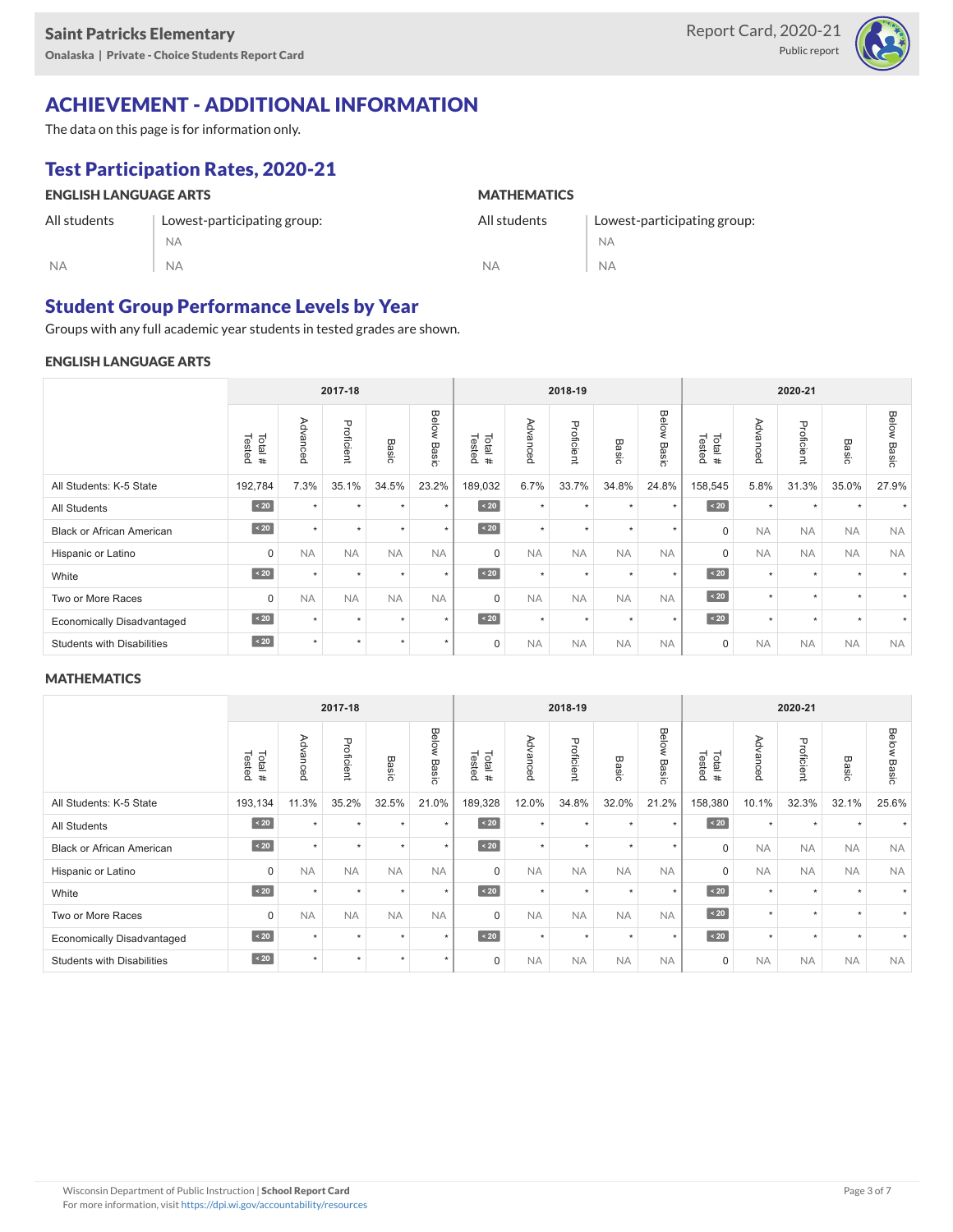

## **GROWTH**

This priority area measures year-to-year student progress on statewide tests. It uses a value-added model that seeks to control for circumstances beyond the influence of educators. A high value-added score means that on average students in the school are progressing more quickly than other, similar students. Growth is scored from 0 to 100 to match the other priority areas and is a conversion from the roughly 0 to 6 value-added score.

#### Priority Area Score



## Student Group Value-Added (for information only)

Value-added scores cover an approximately 0-6 range. Higher scores mean greater positive impact. A score of 3.0 is average. Group size is shown in parentheses. Groups with fewer than 20 students are not displayed. Shaded boxes indicate higher-than-average scores.

#### ENGLISH LANGUAGE ARTS

NO DATA TO DISPLAY

#### **MATHEMATICS**

| NO DATA TO DISPLAY |  |
|--------------------|--|
|                    |  |
|                    |  |
|                    |  |
|                    |  |
|                    |  |
|                    |  |
|                    |  |
|                    |  |
|                    |  |
|                    |  |
|                    |  |
|                    |  |
|                    |  |
|                    |  |
|                    |  |
|                    |  |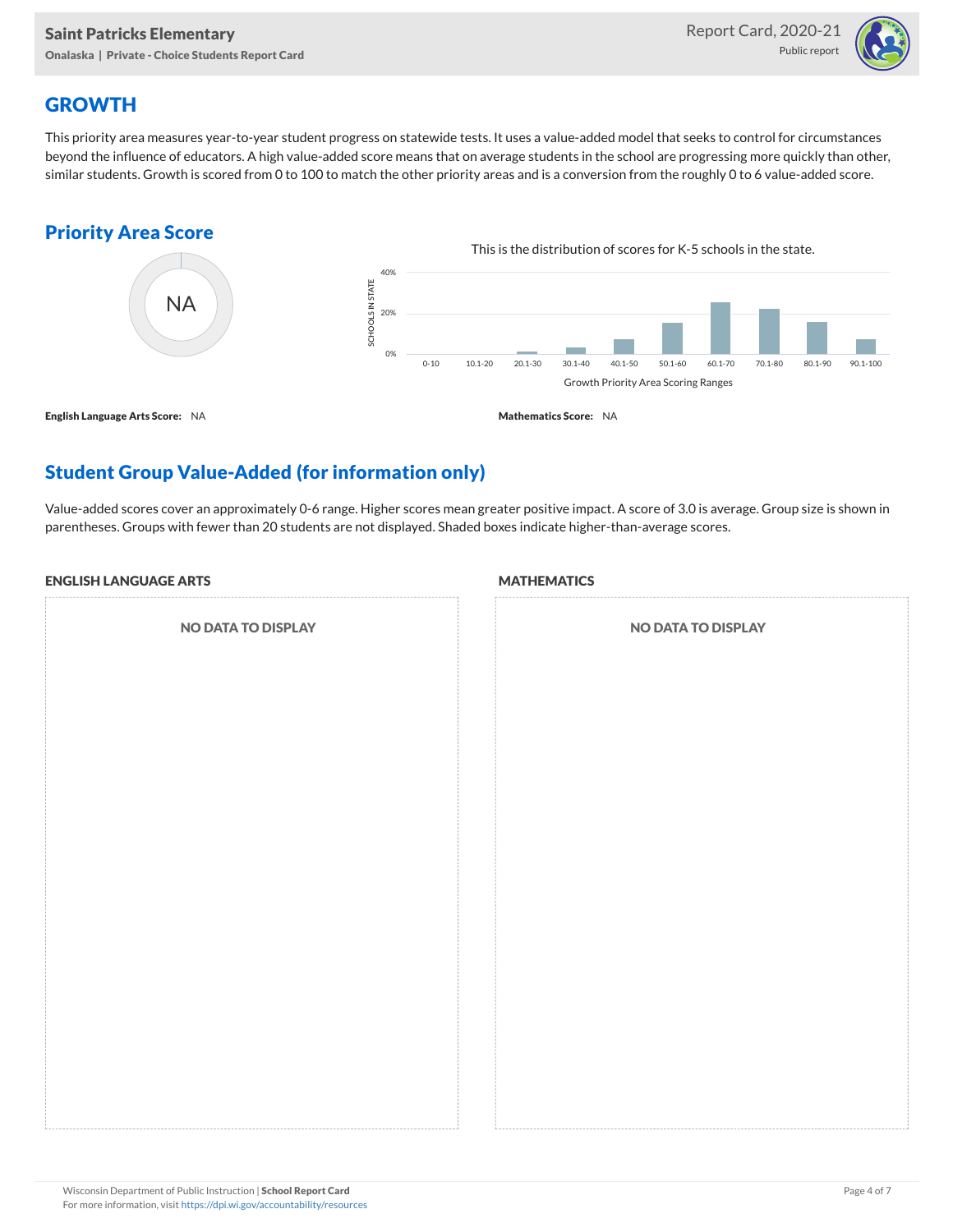

## TARGET GROUP OUTCOMES

This priority area examines outcomes for students with the lowest test scores — the Target Group. It is designed to promote equity by helping schools focus on learners who need the most support while also improving outcomes for all students. The priority area score combines component scores for achievement, growth, chronic absenteeism, and attendance or graduation rate. Data are not displayed when target groups have fewer than 20 students.

### Priority Area Score



### Component Scores

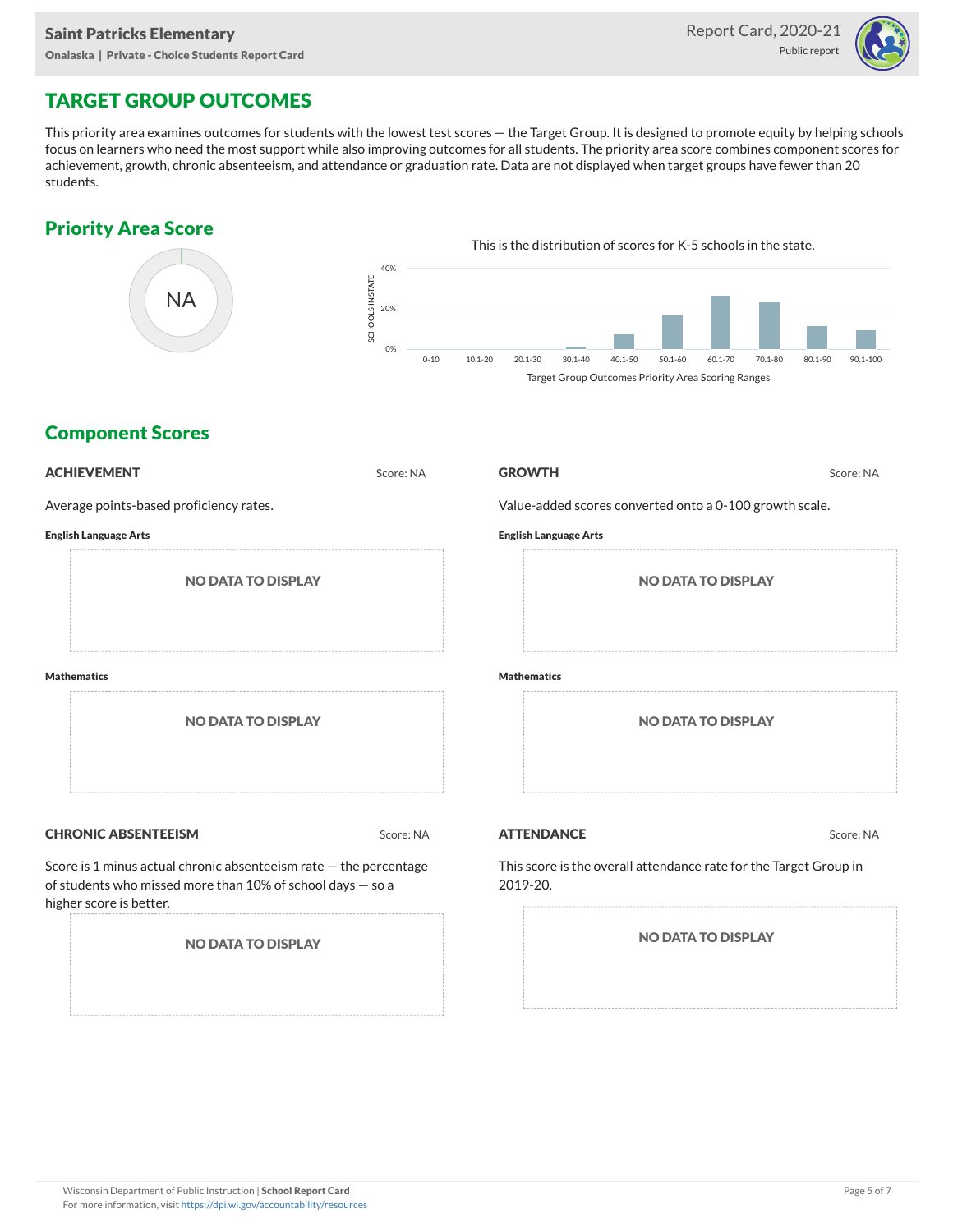

# ON-TRACK TO GRADUATION

This priority area indicates how successfully students are progressing toward completing their K-12 education. The score combines component scores for measures of student engagement and achievement.

#### Priority Area Score



### Component Scores

| <b>CHRONIC ABSENTEEISM</b>                                                                                                                                     | Score: NA |                                                                         | Score: NA |  |  |  |  |
|----------------------------------------------------------------------------------------------------------------------------------------------------------------|-----------|-------------------------------------------------------------------------|-----------|--|--|--|--|
| Score is 1 minus actual chronic absenteeism rate $-$ the percentage<br>of students who missed more than 10% of school days $-$ so a<br>higher score is better. |           | This score is the overall attendance rate for the school in 2019-20.    |           |  |  |  |  |
| <b>NO DATA TO DISPLAY</b>                                                                                                                                      |           | <b>NO DATA TO DISPLAY</b>                                               |           |  |  |  |  |
| <b>3RD GRADE ENGLISH LANGUAGE ARTS</b><br>Average points-based proficiency rates.                                                                              | Score: NA | <b>8TH GRADE MATHEMATICS</b><br>Average points-based proficiency rates. | Score: NA |  |  |  |  |
| <b>NO DATA TO DISPLAY</b>                                                                                                                                      |           | <b>NO GRADE 8</b>                                                       |           |  |  |  |  |